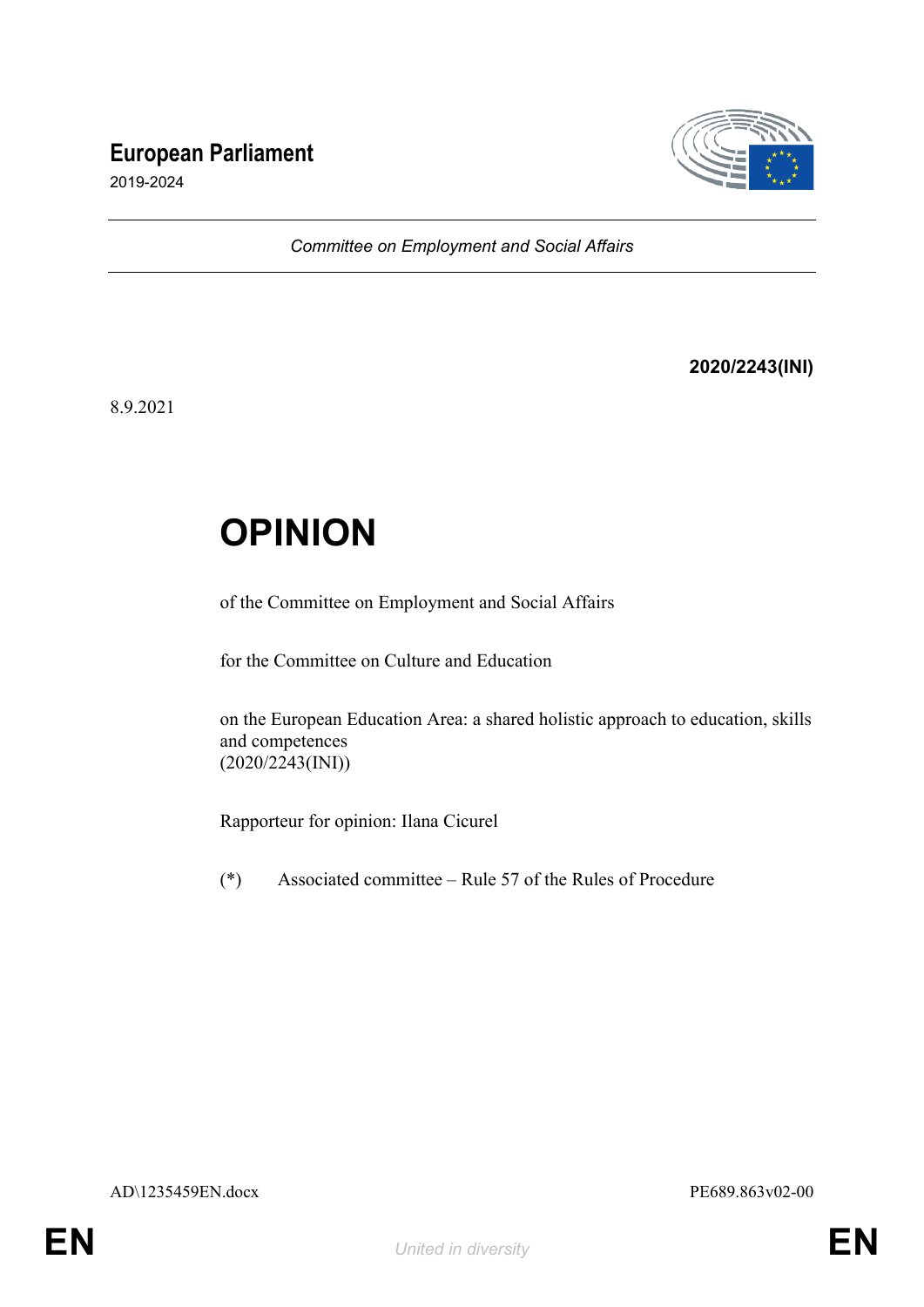PA\_NonLeg

**EN**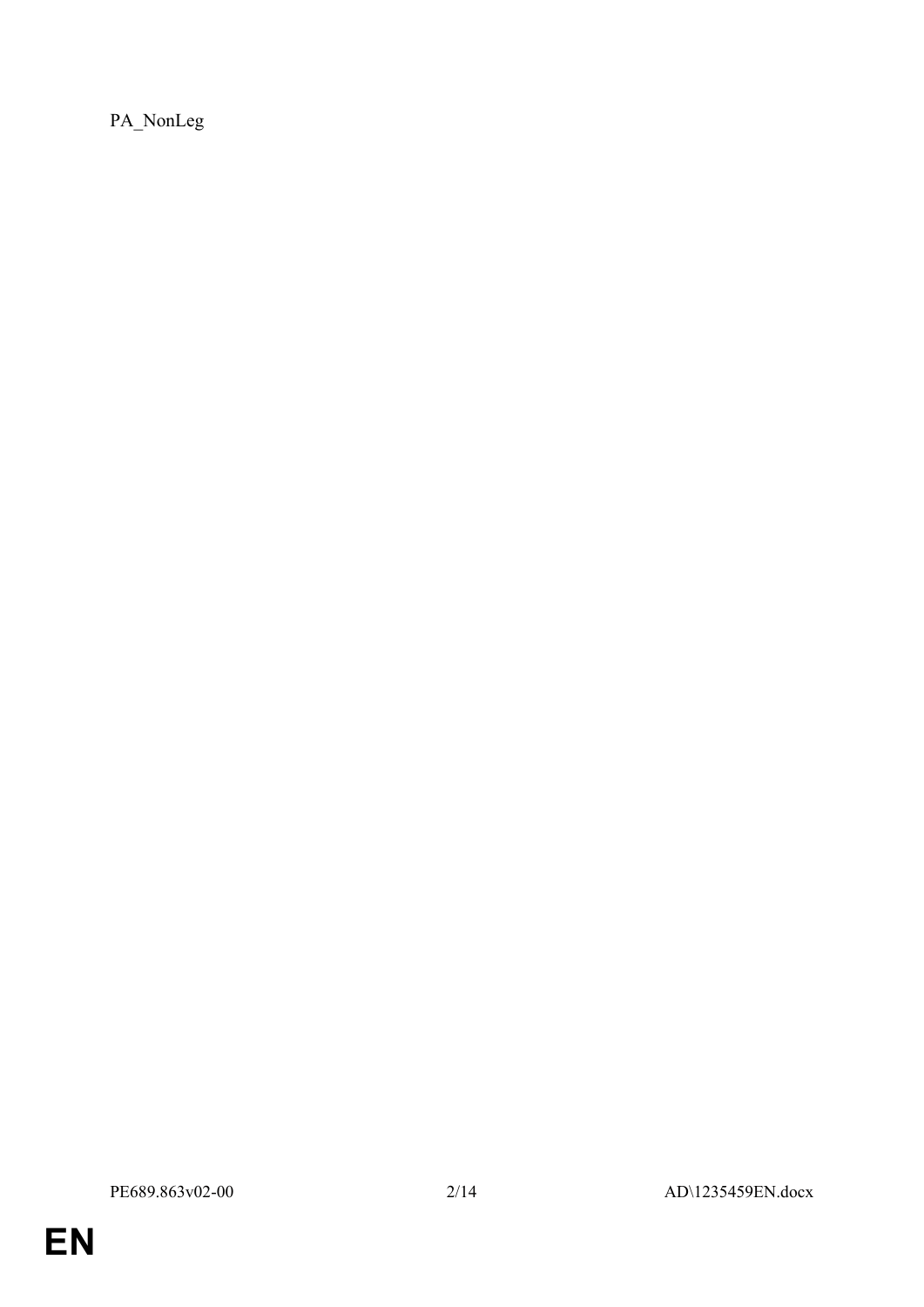#### **SUGGESTIONS**

The Committee on Employment and Social Affairs calls on the Committee on Culture and Education, as the committee responsible, to incorporate the following suggestions into its motion for a resolution:

- *–* having regard to Articles 9, 151, 156, 165 and 166 of the Treaty on the Functioning of the European Union (TFEU),
- having regard to the Charter of Fundamental Rights of the European Union, and in particular Articles 14 and 15 thereof,
- having regard to the European Pillar of Social Rights, in particular its principles 1, 4, 5 and 11,
- having regard to the International Labour Organization (ILO) Paid Educational Leave Convention of 1974,
- having regard to the Europe 2020 strategy for smart, sustainable and inclusive growth,
- having regard to the UN Convention on the Rights of the Child (CRC),
- having regard to UN Sustainable Development Goal 4,
- having regard to the UN Convention on the Rights of Persons with Disabilities (CRPD),
- having regard to the Horizon Europe 2021-2027 funding programme,
- having regard to the EU gender equality strategy 2020-2025,
- having regard to the Commission communication of 30 September 2020 on achieving the European Education Area by 2025 (COM(2020)0625) and to the accompanying Commission staff working document (SWD(2020)0212),
- having regard to the Commission communication of 1 July 2020 entitled 'European Skills Agenda for sustainable competitiveness, social fairness and resilience' (COM(2020)0274) and to the accompanying Commission staff working documents (SWD(2020)0121) and (SWD(2020)0122),
- having regard to the NextGenerationEU temporary recovery instrument,
- having regard to Council recommendation of 22 May 2018 on key competences for lifelong learning<sup>1</sup>,
- having regard to the Commission communication of 30 September 2020 entitled 'Digital Education Plan 2021-2027. Resetting education and training for the digital age' (COM(2020)0624) and to the accompanying Commission staff working document

<sup>1</sup> OJ C 189, 4.6.2018, p. 1.

AD\1235459EN.docx 3/14 PE689.863v02-00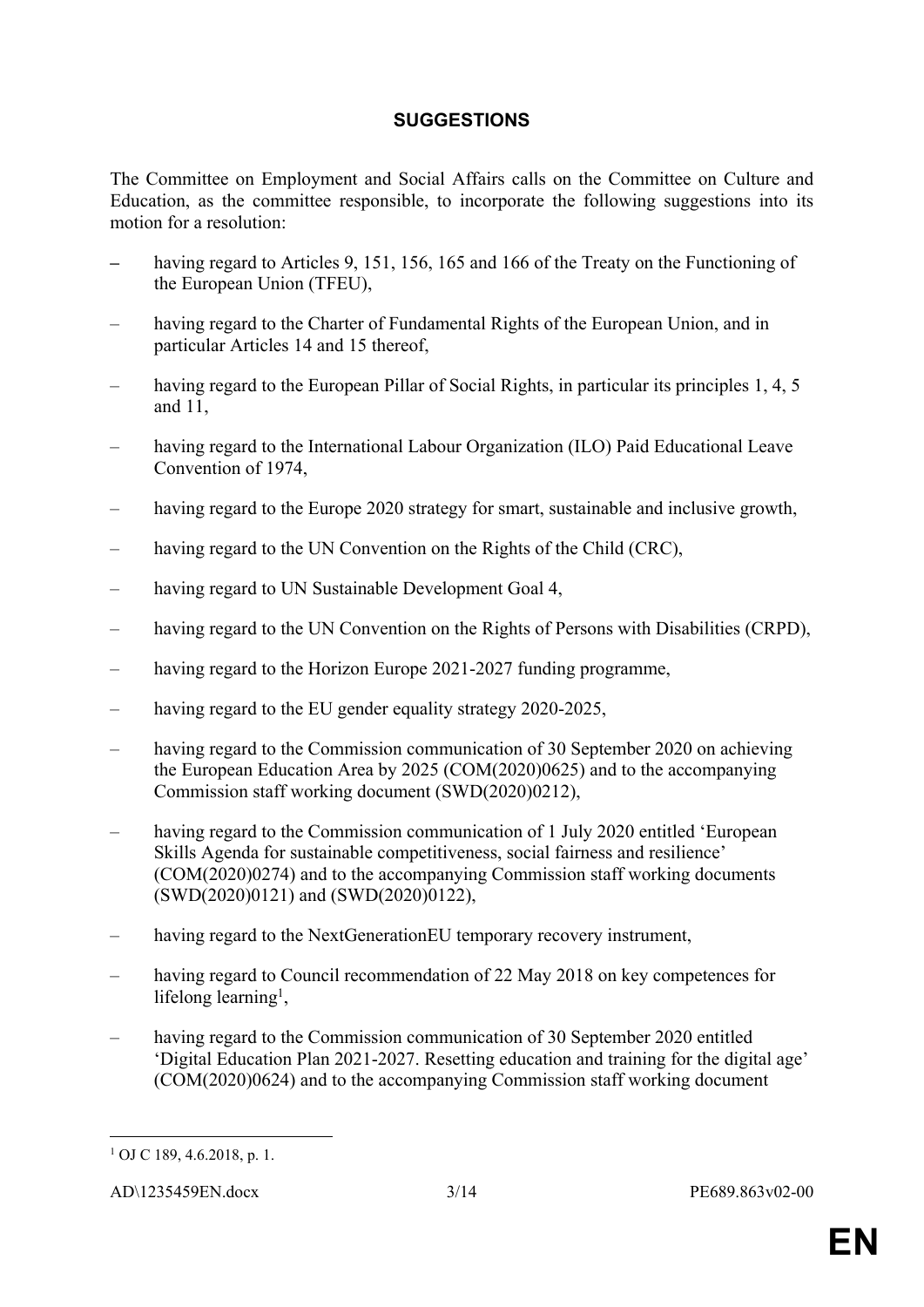(SWD(2020)0209),

- having regard to Council recommendation of 24 November 2020 on vocational education and training (VET) for sustainable competitiveness, social fairness and resilience<sup>2</sup> ,
- having regard to the Commission communication of 10 March 2020 entitled 'A New Industrial Strategy for Europe' (COM(2020)0102),
- having regard to Decision (EU) 2018/646 of the European Parliament and of the Council of 18 April 2018 on a common framework for the provision of better services for skills and qualifications (Europass) and repealing Decision No 2241/2004/EC<sup>3</sup>,
- having regard to Eurofound research on the impact of digitalisation on skills use and skills development,
- having regard to the European Centre for the Development of Vocational Training (Cedefop) study entitled 'Empowering adults through upskilling and reskilling pathways', volumes 1 and 2 (of 17 February 2020 and 20 July 2020),
- having regard to Cedefop's report of 18 December 2018 entitled 'Skills forecast: trends and challenges to 2030',
- A. whereas everyone of any age group and socio-economic background has the right to quality, inclusive, accessible and affordable education, training, upskilling, reskilling and lifelong learning in a barrier-free environment, as stated in the Charter of Fundamental Rights of the European Union, among other legislation, in order to acquire and maintain skills and competencies; whereas this enables people to develop their personal and professional goals, while fully participating in society and successfully transitioning into the labour market; highlights the important role of families in education;
- B. whereas prior to the pandemic, the problem of academic failure among young people who abandon their studies and those who fall behind or have problems completing them in time, affected one young person in five, casting the Union education system in a worrying light, in that academic failure makes it difficult to find a good job and can lead, in a significant number of cases, to poverty and social marginalisation and exclusion;
- C. whereas the European Education Area (EEA) is a driving force for a socially just society, economy and prosperity and has contributed to fostering common European values; whereas a qualified mobile workforce is key for a globally sustainable economy that provides stable, quality jobs and improves the well-being of society; whereas education, training and lifelong learning is not only an individual responsibility, but also a social responsibility; whereas people with few skills and qualifications, persons with disabilities and people from disadvantaged backgrounds are at greater risk of unemployment, poverty and social exclusion; whereas strengthened cooperation

<sup>2</sup> OJ C 417, 2.12.2020, p. 1.

<sup>3</sup> OJ L 112, 2.5.2018, p. 42.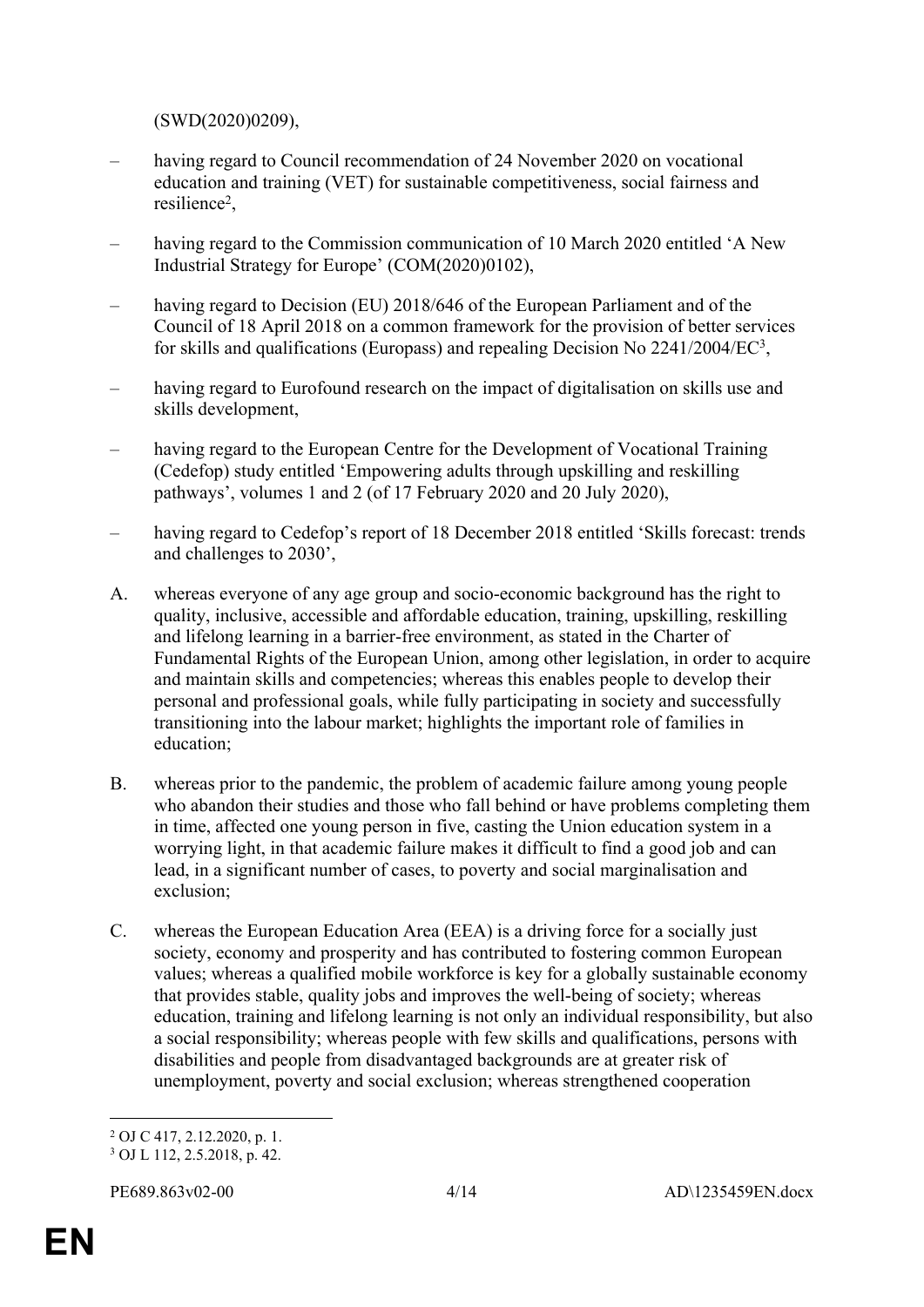between universities and other educational institutions as well as the recognition of qualifications, learning and training periods, including those gained through informal learning and volunteering, is a crucial prerequisite for the free movement of learners, educators, volunteers and the workforce within the Union;

- D. whereas the results of dual VET across Member States has been uneven, and many national systems in the Union lack the institutional capacity to provide training in this type of skill<sup>4</sup>;
- E. whereas investing in lifelong learning education, training and the effective use of skills, including soft skills, is crucial for growth, innovation, social cohesion and the economic and social prosperity of the Union, particularly in the light of the green and digital transitions, demographic change, globalisation and the COVID-19 pandemic, which are changing the nature of work, the content of jobs and the skills and qualifications required; whereas the development of specific targets and benchmarks and a system for monitoring their implementation is crucial for making the EEA a reality by 2025; whereas training and education should primarily aim to achieve the development of learners and value the integral growth of every person, with special attention paid to all characteristics of the individual and without restricting the objectives of education solely to employability;
- F. whereas in addition to crucial basic skills, it is also important to focus on multilingualism, digital skills and cross-cutting skills such as critical and innovative thinking, entrepreneurship, creativity, intercultural competencies, teamwork and media literacy; whereas all non-formal and informal skills are key for active participation and inclusion in the labour market and society as a whole; whereas, besides a strong focus on science, technology, engineering and mathematics (STEM) subjects in upskilling and reskilling programmes, similar attention should be paid to humanities and social sciences, since they, among other subjects, can contribute to the social dimension of the green and digital twin transition and lead to a human-centred approach to the digital and scientific areas;
- G. whereas the European Pillar of Social Rights action plan sets out as a target that at least 60 % of all adults should participate in training every year; whereas in 2020 only 49.1 % of teachers in the Union received formal education or vocational training in information and communications technology<sup>5</sup>; whereas progress over the past decade in adult learning participation has been slow and very uneven across Member States and whereas the target for 2020 has not been reached<sup>6</sup>; whereas the Organisation for Economic Co-operation and Development (OECD) Programme for International Assessment of Adult Competencies shows a constant high share of adults and teenagers with insufficient basic skills<sup>7</sup>; whereas the Commission has set a target for at least four in five VET graduates to be employed and three in five to be benefiting from on-the-job

<sup>4</sup> Šćepanović, V., & Martín Artiles, A., 'Dual training in Europe: a policy fad or a policy turn?', *Transfer: European Review of Labour and Research*, Vol. 26, No 1, 2020, pp. 15–26. <https://doi.org/10.1177/1024258919898317>

<sup>5</sup> European Commission, Education and Training Monitor 2020, accessed on 8 September 2021: <https://op.europa.eu/webpub/eac/education-and-training-monitor-2020/en/> 6 Education and Training Monitor 2020.

<sup>&</sup>lt;sup>7</sup> Council recommendation of 22 May 2018 on key competences for lifelong learning.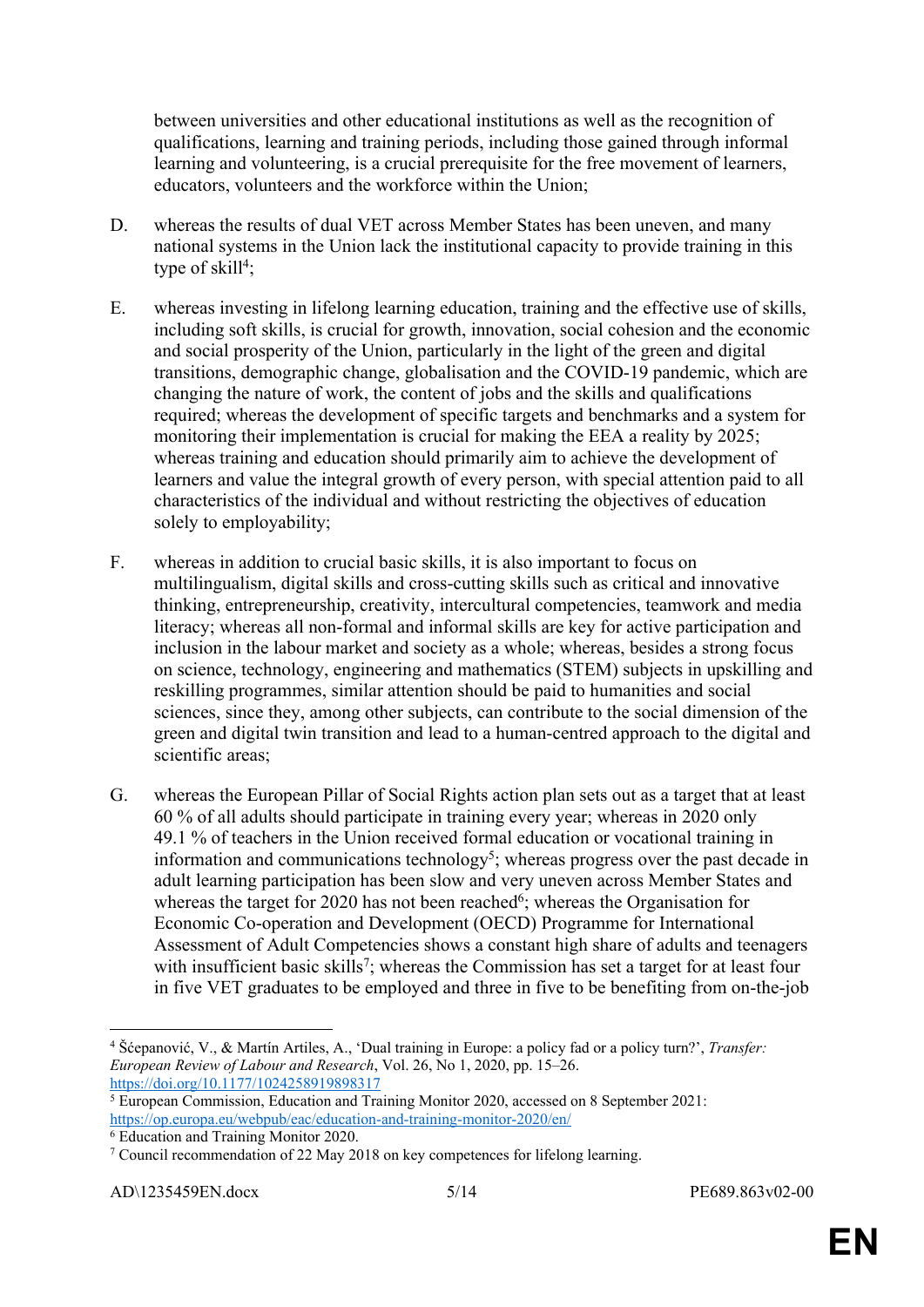training by 2025<sup>8</sup>;

- H. whereas the COVID-19 pandemic has shown that there are profound differences in access to digital education among learners, particularly those from disadvantaged groups, with one fifth of children in the Union lacking two out of five important resources for online learning<sup>9</sup>; whereas the pandemic is likely to have had a severe impact on the labour market, has disclosed a wide gap between the digital skills of people and labour market demands<sup>10</sup>, and has exacerbated existing divides and inequalities in access to education and skills; whereas these phenomena have a significant impact on citizens' employment prospects, earnings and inclusion in society; whereas people entering the workforce during the pandemic, who are mainly young people, have had difficulties securing their first jobs<sup>11</sup>; whereas education and training, upskilling and reskilling are essential for leveraging opportunities and addressing the challenges posed by the COVID-19 crisis; whereas the pandemic represents an opportunity to develop intersectional policies aimed at building more resilient and inclusive educational systems that better prepare learners and the workforce for the labour market and the multiple global challenges of today;
- I. whereas in 2018, Member States invested an average of 4.6 % of total GDP in education<sup>12</sup>:
- J. whereas the main beneficiaries of the NextGenerationEU programme should, as its name implies, be young people, who should be offered the broadest possible range of educational, training and employment opportunities, in keeping with a long-term vision for the EU's recovery based on the involvement of and active contributions from the young generations;
- K. whereas the COVID-19 pandemic and lockdown measures have restricted spaces in which children can interact and develop their social skills in school, peer and extended family networks;
- 1. Welcomes the Commission communication on achieving the European Education Area by 2025', which encompasses six dimensions – quality, inclusion and gender equality, the green and digital transitions, teachers and trainers, higher education and the geopolitical dimension – and a set of targets with the aim of improving outcomes and ensuring resilient and future-looking education systems; calls on the Member States to set priorities to achieve a functioning and effective EEA by 2025; recalls that key areas in which the Union can support and complement the efforts of the Member States need to be clearly identified and complemented with the targets developed in cooperation with the Member States, academic institutions and other relevant stakeholders, in line with Article 165 of the TFEU and the principle of subsidiarity; insists that education

<sup>8</sup> Commission staff working document of 17 September 2020 entitled 'Guidance to Member States: recovery and resilience plans' (SWD(2020)0205).

<sup>9</sup> European Commission fairness policy brief of April 2020 entitled 'Educational inequalities in Europe and physical school closures during Covid-19.'

<sup>&</sup>lt;sup>10</sup> Eurostat, Do young people in the EU have digital skills?, accessed on 8 September 2021: <https://ec.europa.eu/eurostat/web/products-eurostat-news/-/EDN-20200715-1>

<sup>11</sup> Eurostat, Society and Work, accessed on 8 September 2021: [https://ec.europa.eu/eurostat/web/covid-](https://ec.europa.eu/eurostat/web/covid-19/society-work)[19/society-work](https://ec.europa.eu/eurostat/web/covid-19/society-work)

<sup>12</sup> Education and Training Monitor 2020.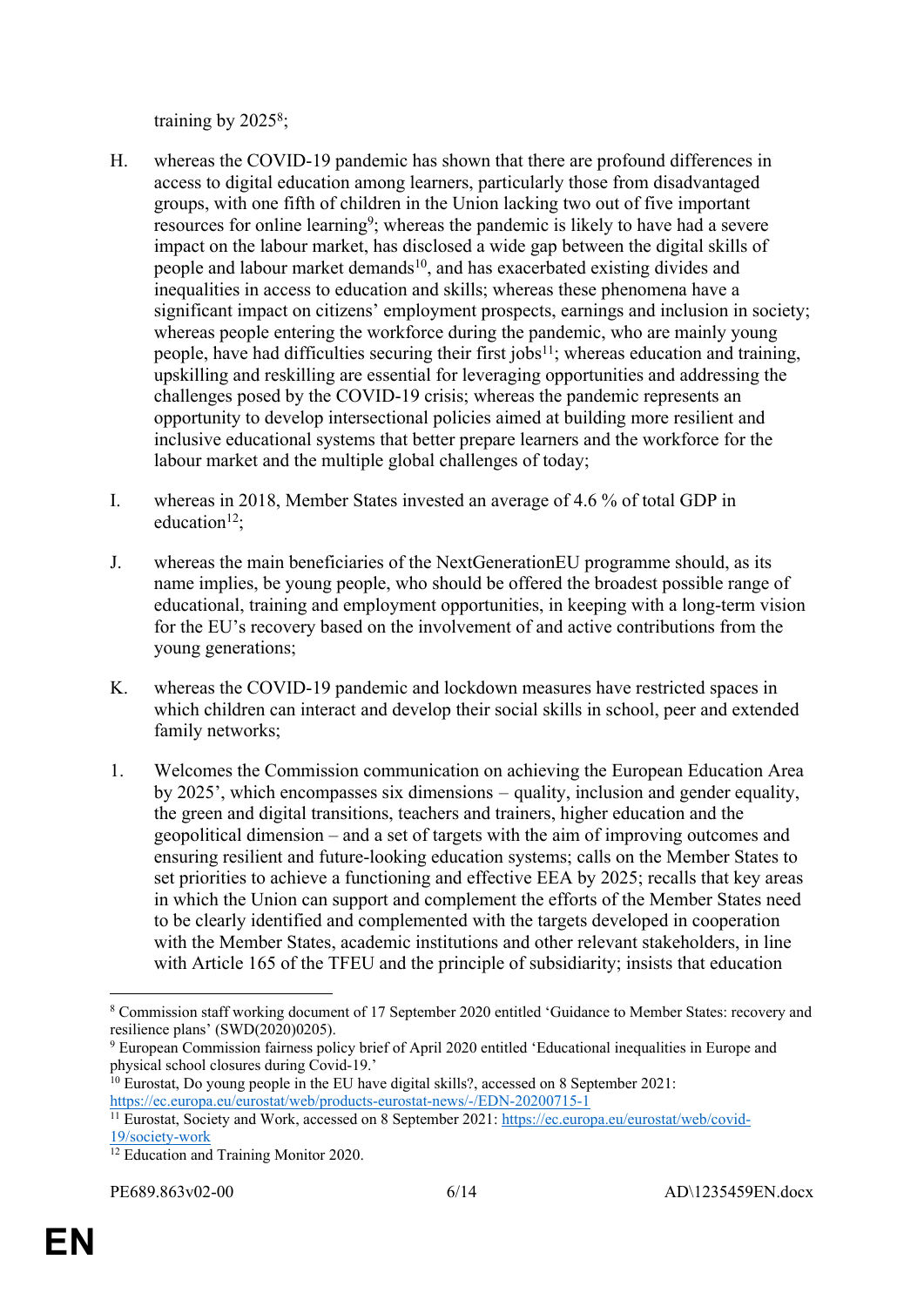and training be considered as a common investment for not only the recovery, resilience and competitiveness of the Union, but also for ensuring its social cohesion and allowing for personal development throughout life; recalls that the creation of the EEA by 2025 is a way to harness the full potential of education and culture as drivers for economic growth and job creation as well as improved social cohesion;

- 2. Points out that during the COVID-19 crisis, the importance of having a very high internet capacity and connectivity for all became apparent, especially in the educational sector; underlines that all connectivity and equipment gaps should be tackled as soon as possible, with a special focus on vulnerable groups; notes the efforts of the Commission and the Member States to ensure pedagogical continuity during the COVID-19 crisis; stresses that the digitalisation of education must only be complementary to face-to-face learning, not forgetting that face-to-face learning must remain the key as it also teaches valuable social skills; underlines that following the COVID-19 pandemic, remote learning could become part of a modern blended learning approach; recalls, in this regard, the need to invest in innovative ways of teaching enabled by digital development; regrets that the COVID-19 crisis has increased and is likely to continue increasing youth unemployment in the Union;
- 3. Emphasises the need for close cooperation, a structured dialogue and exchanges of best practices on common challenges and opportunities between all relevant stakeholders involved in the areas of education and training, upskilling and reskilling at local, regional, national and Union level; calls for an effective and well-established governance system for the implementation of the EEA, building on the Union strategic framework for cooperation in education and training (ET 2020); highlights that the successful transition towards the EEA requires cooperation between teachers, trainers, learners, parents and other relevant associations and organisations, academia, civil society organisations and social partners; emphasises the need for increased cooperation and research on education which stimulates social cohesion, economic growth and innovation;
- 4. Calls on the Commission to assess the impact of the EEA on the basis of qualitative, and not merely quantitative, indicators;
- 5. Stresses the importance of reducing the percentage of 15-year-olds underachieving in reading, mathematics and science by 2025, this being a key objective not achieved by the ET 2020, but which remains essential to enable the young people concerned to go on to obtain professional qualifications and skills;
- 6. Highlights the importance of ensuring learner-centred, integrated, inclusive, accessible, affordable and quality education, and promoting lifelong learning, including VET, and non-formal and informal competencies, as well as providing flexible pathways to learning for learners of all ages across the Union, in order to ensure equal opportunities in the labour market; recalls that inclusive education needs to be accessible for all, with no discrimination based on gender, racial, ethnic or social origin, language, religion or belief, disabilities, age or sexual orientation; recalls, in this regard, the need to ensure equal access to employee training; welcomes the exchange of best practices and development of a Union approach to micro-credentials and individual learning accounts with a view to ensuring upskilling and reskilling and qualifications for all;

AD\1235459EN.docx 7/14 PE689.863v02-00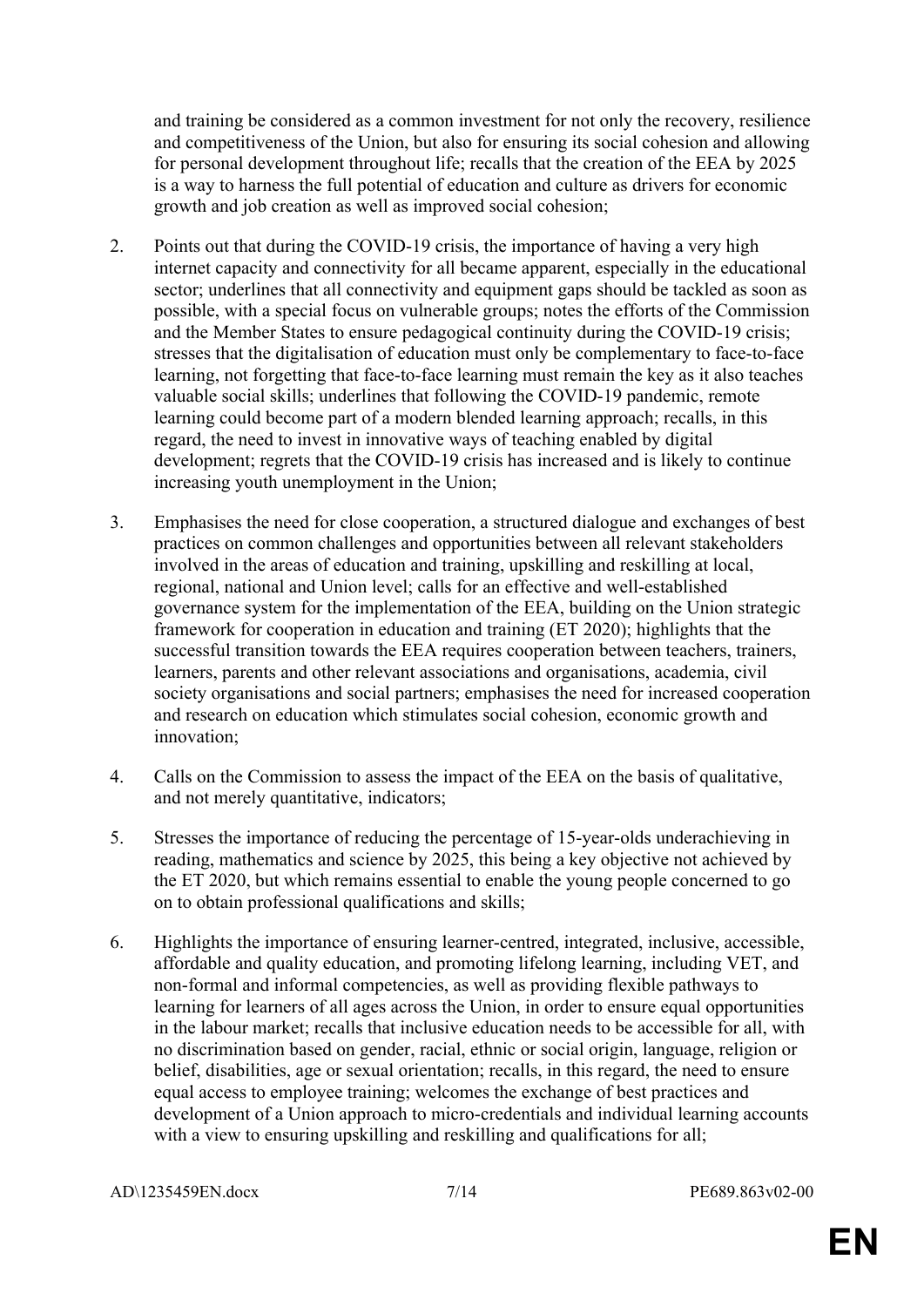- 7. Considers that boosting existing education and training programmes along the lines of the Erasmus+ programme, which promotes learning mobility throughout Europe and beyond, is key to making the idea of an EEA a reality; welcomes the launch of the Erasmus+ 2021-2027 programme, its increased budget and the new measures aimed at making access to the programme fairer and more inclusive, reducing inequalities, boosting professional training and reducing territorial disparities by simplifying administrative procedures; calls on the Commission to support all Member States so that the goals set by the Erasmus+ programme can be implemented without unnecessary administrative barriers; calls on the Commission and the Member States to promote and facilitate increased mobility for teachers and learners of all ages; welcomes the new professional mobility action, Erasmus Pro, which gives learners and apprentices the opportunity to spend 3 to 12 months abroad to develop their professional and linguistic competencies;
- 8. Insists on the valorisation and full recognition of vocational education and training as a path of excellence in line with the Council recommendation on vocational education and training; insists that vocational education and training be fully integrated in the EEA and recognised in the labour market; calls on the Member States and stakeholders to ensure that all VET graduates have access to the labour market and long-term professional opportunities; highlights the need to ensure effective social dialogue on VET and adult learning to consolidate efficient governance in the sector at all levels; highlights the need for some Member States to address the lack of attractiveness and prestige deficit of VET and dual education systems; considers education and training, including VET and technical and vocational education and training (TVET), in futureoriented sectors, skills and competencies to be essential; highlights the importance of improving and encouraging TVET paths; welcomes, in this context, the centres of vocational excellence initiative and the development of a Union approach to microcredentials, modularisation and individual learning accounts; encourages the Commission and the Member States to work towards longer periods of mobility in vocational education and training, with a genuine Union apprenticeship statute, in partnership with the private sector; encourages the Commission to work with the Member States on an action plan to remove the remaining obstacles to Union mobility, such as overcoming administrative burdens and promoting language learning; recalls, in this context, the responsibility of the private sector regarding investment in VET and personalised lifelong learning; calls for the facilitation of public-private partnerships in VET, formal and informal training, and the upskilling and reskilling of the Union workforce, also to strengthen the efficiency of educational systems and to match labour market needs, without undermining the independence of educational institutions; urges the Member States to foster the employability of VET graduates in the private sector through education and training incentive measures; calls for the EEA, the European skills agenda, the Council recommendation on VET and interlinked policy initiatives to complement and mutually reinforce each other;
- 9. Calls on the Commission and the Member States to support the Pact for Skills, which requires collective action by Member States, companies, social partners and other stakeholders; reiterates the need for adequate funding and investment geared to achieving the goals of the EEA; calls on the Commission, in this respect, to ensure funding via NextGenerationEU and urges the Member States to devote sufficient resources under flagship initiative seven in their national recovery and resilience plans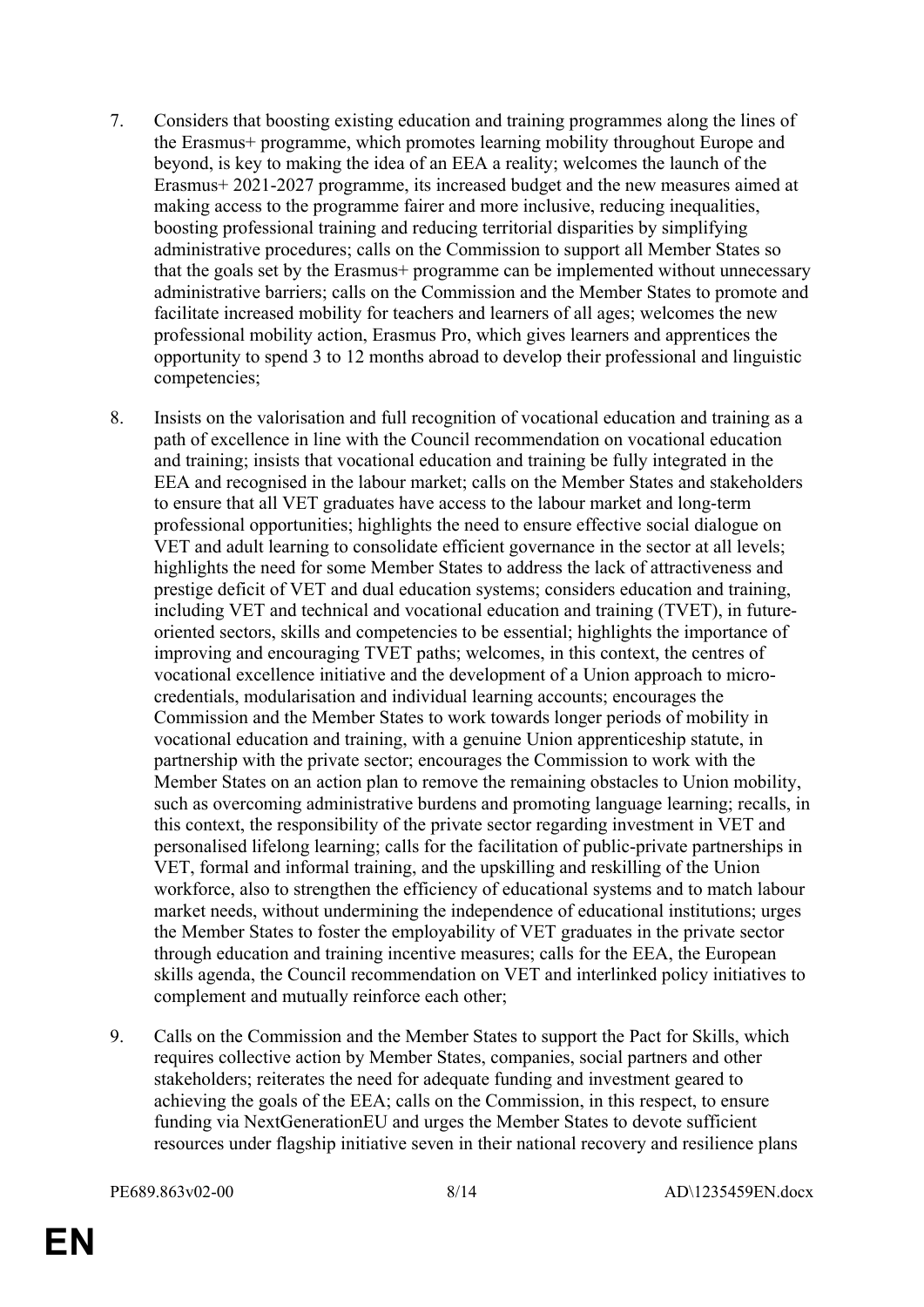for reskilling and upskilling to education, training and research; encourages the Member States to significantly increase public spending on education; calls on the Commission to encourage the Member States to put forward long-term strategic plans encompassing visions for the education system that are resilient to future challenges and potential crises and flexible also in terms of the fast technological changes in the digital age;

- 10. Calls on the Commission to encourage the Member States to thoroughly evaluate their learning curricula so they are up-to-date, future-proof and able to prepare learners to match their skills with the demands of the labour market, reflecting the plurality of societies and at the same time providing space in which learners, mainly those with disabilities or special needs or those from disadvantaged backgrounds, can shape their learning processes to meet their individual needs;
- 11. Notes that the new initiatives that will see the light as a result of the communication on achieving the European Education Area by 2025 should build upon systems and tools already developed such as the European Credit Transfer and Accumulation System, the European Qualifications Framework, the Standards and Guidelines for Quality Assurance in the European Higher Education Area, and the qualifications framework adopted for the European Higher Education Area;
- 12. Highlights the role of the EEA in fostering the sense of being part of European savoir faire; underlines that basic, soft and cross-cutting skills, upskilling and reskilling and lifelong, individualised learning in the context of the green and digital transitions, demographic change, globalisation and the COVID-19 pandemic are vital for sustainable growth, productivity, adaptation to the transformations of the labour market, investment and innovation, and are therefore key factors for the competitiveness of businesses, especially micro, small and medium-sized enterprises (MSMEs); recalls, in this respect, that education policies are intrinsically linked to other Union policies and that synergies need to be ensured with, *inter alia*, the European Pillar of Social Rights and the related action plan, the new industrial strategy for Europe, the new skills agenda for Europe and the European digital strategy;
- 13. Highlights the experience, knowledge and skills obtained through informal and nonformal ways of learning, for example by volunteering or providing informal help or care; notes that the formal recognition of these skills could help open up more opportunities in the labour market; insists that there are short- and long-term benefits of the practice of mentoring in educational systems, businesses and our society as a whole; encourages the Member States to incentivise associations and companies using mentoring programmes with thorough policies and resources; encourages the Commission to promote mentoring and to work with Member States on the development of mentoring certification and labelling;
- 14. Highlights the importance of supporting and preparing teachers and trainers to be able to provide quality education; underlines the importance of ensuring that teachers and educators receive appropriate, flexible, high-quality training with a special focus on digital literacy and digital skills; recalls the necessity to provide opportunities for the continuous professional development of teachers, provide mobility opportunities for them and increase the attractiveness of the teaching profession; stresses, in this regard, the importance of teacher academies, also for the VET sector, as well as of providing

AD\1235459EN.docx 9/14 PE689.863v02-00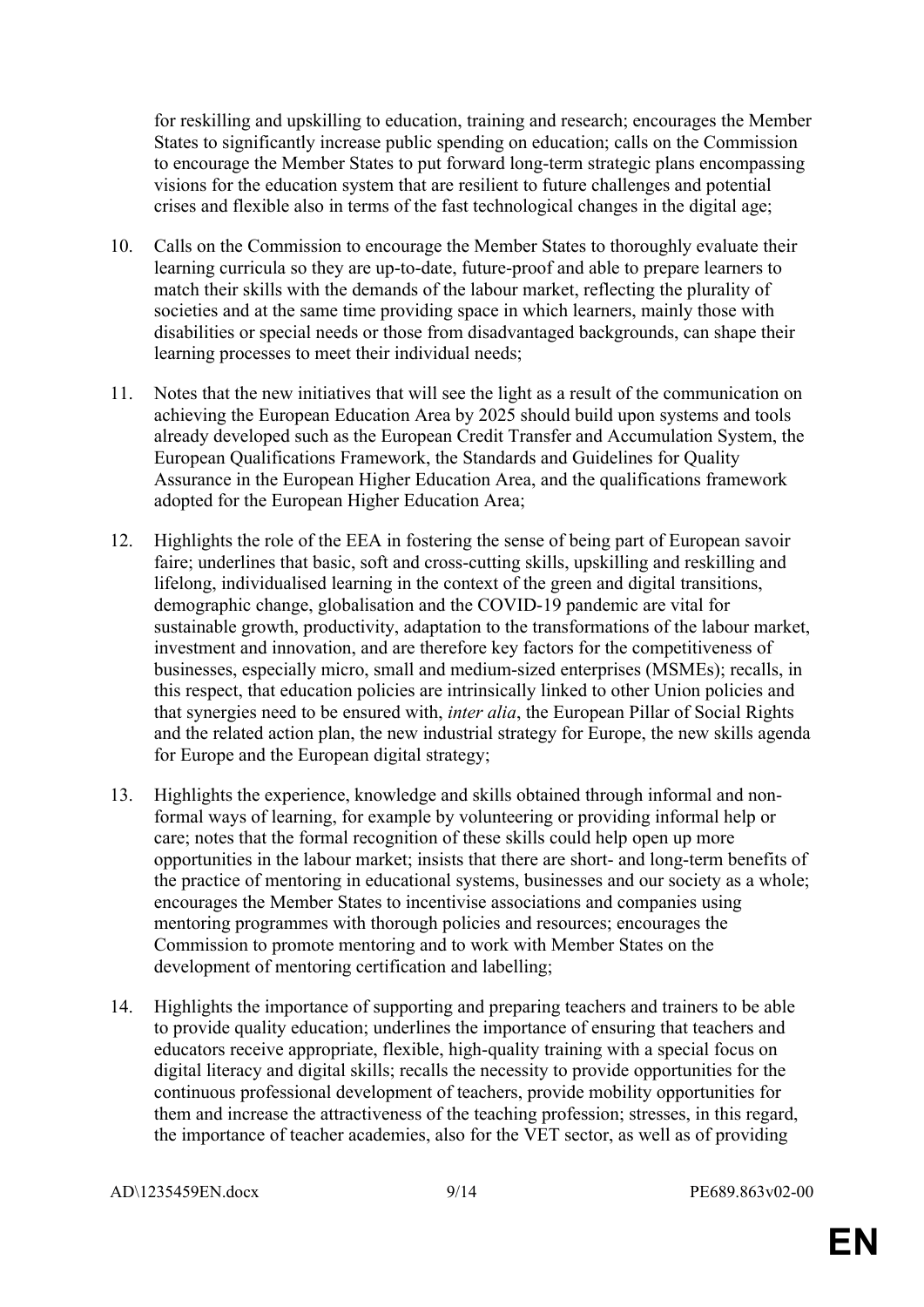financial support for training courses designed for teachers and educators; highlights the need to prepare more teachers for highly demanded subject areas like STEM or for teaching learners with special needs; highlights the need for teachers to support and be supported by parents given their complementary roles in the education of children; recalls that training courses should also take into account the multicultural and multilingual environments in which teachers and educators work;

- 15. Welcomes the recent changes in the Electronic Platform for Adult Learning in Europe and invites the European Education and Culture Executive Agency to assess how to further increase the visibility, continue the development and strengthen the impact of the adult learning community;
- 16. Calls on the Member States to develop quality dual education systems and vocational systems based on flexible curricula, strong career guidance and connections to labour market needs;
- 17. Calls for the establishment of paid educational leave policies in line with the ILO Paid Educational Leave Convention to allow workers to attend training programmes during working hours at no personal cost in order to promote lifelong learning; calls on the Member States to ensure access to training for unemployed workers;
- 18. Highlights that according to the OECD's Education at a Glance 2020 publication, people working in the teaching profession are paid 11 % less on average than people working in other professions that require a degree; recalls the need to strengthen collective bargaining to ensure decent salaries and pensions and fair working conditions;
- 19. Calls on the Commission and the Member States to facilitate and promote transparent mobility for all, including persons with disabilities, special needs and persons from disadvantaged backgrounds, through the full implementation of the Professional Qualifications Directive<sup>13</sup> and the further development of the European Student Card, and to improve the use and visibility of tools such as the EURES (EURopean Employment Services) job mobility portal, the Europass online platform, which will be interoperable with the databases of job offers available on EURES, the European Skills, Competences, Qualifications and Occupations (ESCO) classification system, Erasmus+, with a special focus on VET learners and staff, the EU Skills Profile Tool for ThirdCountry Nationals and the European Network of Information Centres and National Academic Recognition Information Centres networks; stresses the need to promote centres of vocational excellence and to enhance their relevance to skills development;
- 20. Highlights, in this context, the need to improve the recognition of knowledge, skills and non-formal and informal competencies gained during qualification, volunteering, learning and training periods abroad; stresses the need to improve the recognition of the skills of third-country nationals in order to facilitate their access to education and employment in the Union, through the simplification and acceleration of recognition and validation processes; underlines that specific attention should be paid to the most vulnerable groups; is of the opinion that the mutual recognition of training, volunteering

<sup>&</sup>lt;sup>13</sup> Directive 2005/36/EC of the European Parliament and of the Council of 7 September 2005 on the recognition of professional qualifications, OJ L 255, 30.9.2005, p. 22.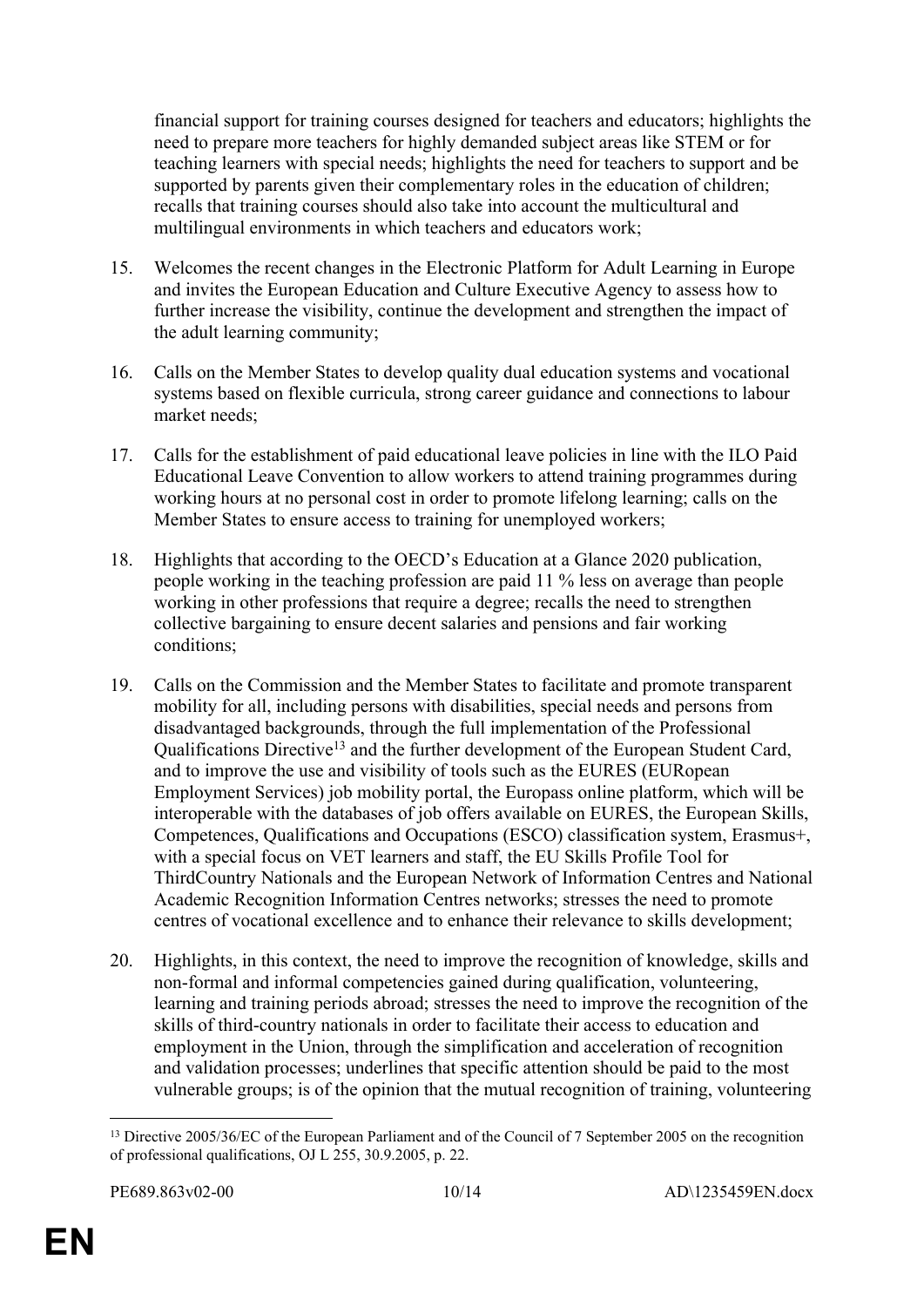programmes, learning outcomes, qualifications and diplomas at all education levels, and progress in the recognition and validation of non-formal and informal learning, will help to overcome skills shortages and skills mismatches and enable adults to obtain full qualifications; calls for difficulties arising from the absence of automatic validation for annual learning outcomes to be reduced; emphasises that in addition to the European graduate tracking initiative, it is necessary to monitor and gather information on emerging skills trends and developments; encourages the Member States to put into effect the 2018 Council recommendation on key competencies for lifelong learning to promote progress in all eight key areas such as opportunities for young learners to have at least one practical entrepreneurial experience during their education;

- 21. Recalls the need for further public investment in education to ensure fair and wellresourced education systems based on public service values and democratic governance; calls on the Member States to ensure that the upcoming recovery plans are committed to that objective and that the Just Transition Fund and European Social Fund Plus support integrated plans at local level to help upskilling and reskilling, especially for the most vulnerable groups  $-$  including people at risk of becoming unemployed  $-$  to ensure every person in vulnerable sectors can requalify and develop new skills to remain active in the labour market and benefit from the green and digital transitions;
- 22. Welcomes the opportunities created by digitalisation to improve inclusiveness in the labour market; deplores the persistence of the digital divide in the Union and highlights, in this regard, the need to provide access to high-speed internet, high-quality software and digital equipment as a necessary precondition for the development of digital skills, as well as competencies in STEM; emphasises the importance of acquiring social skills, language skills and cross-cutting soft skills such as critical thinking, creativity, entrepreneurship, intercultural skills, teamwork and media literacy for everyone; underlines that special attention must be paid to the inclusion of disadvantaged and vulnerable groups in this context, in particular persons with disabilities, also through the facilitation of individual learning paths; recalls that education systems should not only embrace knowledge and skills, but should also enhance the well-being and physical health of learners;
- 23. Stresses the need for enhanced language teaching and learning; recalls that language learning is an important factor that shapes a person's professional development and is also essential for the successful social inclusion of migrants and their access to education and the labour market:
- 24. Calls on the Member States to ensure decent remuneration for trainees and apprentices, especially for those engaging in work-based learning; calls on social partners to conclude specific collective agreements in this regard;
- 25. Regrets the persistent gender employment and pay gap as well as the consequent gender pension gap; highlights, in this regard, the need to tackle gender stereotypes and to increase and support women's representation in education, training and employment in STEM subjects and occupations as well as in other fields of knowledge and employment; stresses that it is essential to create a positive and inclusive learning and work environment and to counter unconscious bias and gender stereotypes with respect to subject and career choices; recalls the responsibility of public and private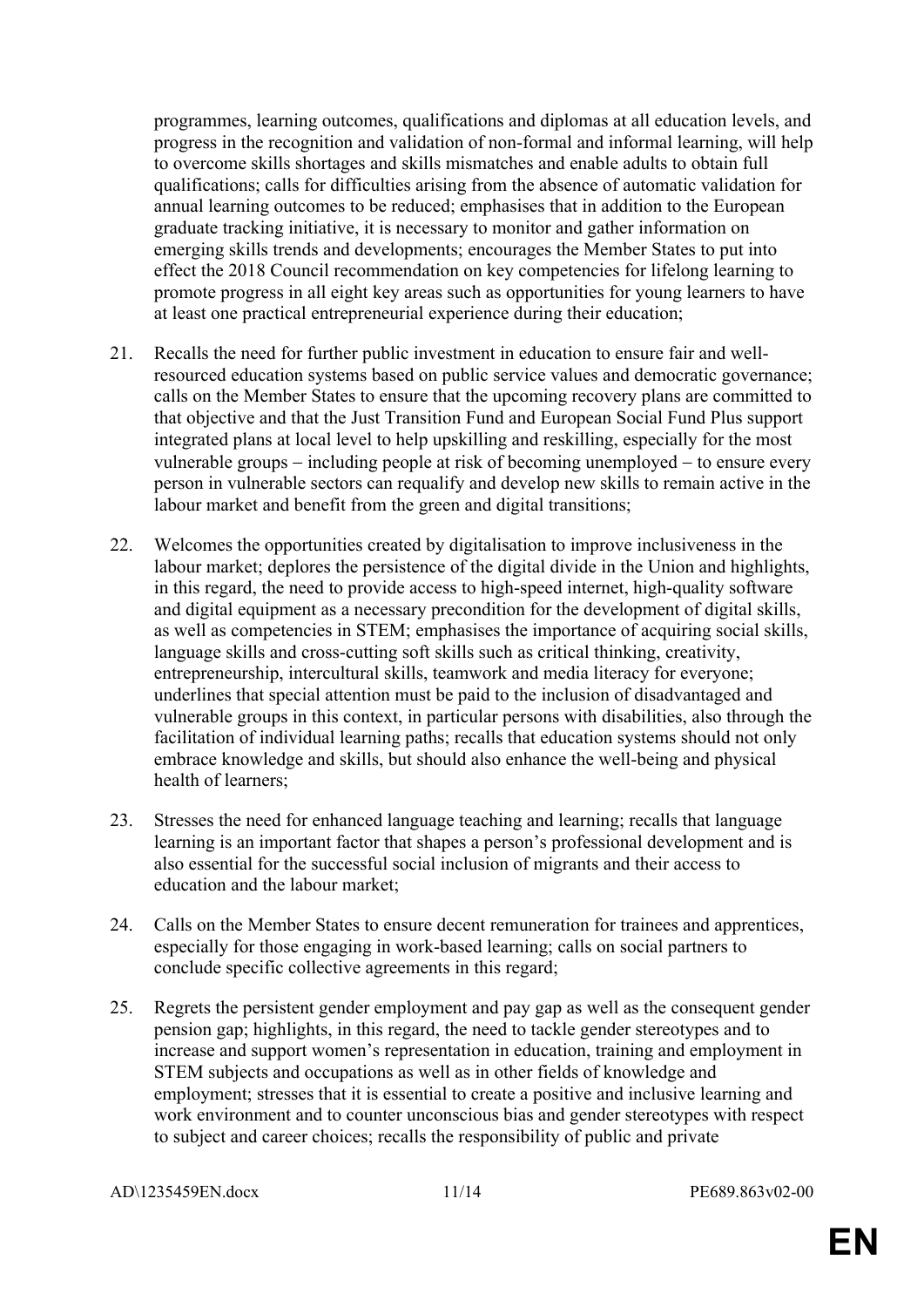stakeholders in this regard; notes that the future EEA framework should have an intersectional perspective, with the aim of preventing any kind of discrimination, including multiple discrimination;

- 26. Warmly welcomes the objectives of the EU's new strategic framework for lifelong learning and training, which was the subject of a Council resolution of 19 February 2021<sup>14</sup>; welcomes the five strategic priorities identified in the resolution, which includes in particular specific proposals to make lifelong apprenticeships and mobility a reality for all;
- 27. Welcomes the commitment of the Portuguese Presidency of the Council to launch an online platform aimed at facilitating data sharing among the Member States concerning the challenges linked to unemployment faced by young people as a result of the pandemic;
- 28. Stresses the need to include in the EEA a section devoted to the personal development and social integration of children with special needs in centres staffed by specially trained teachers and suitably equipped to achieve the best results in this respect.

<sup>&</sup>lt;sup>14</sup> Council resolution of 19 February 2021 on a strategic framework for European cooperation in education and training towards the European Education Area and beyond (2021-2030), OJ C 66, 26.2.2021, p. 1.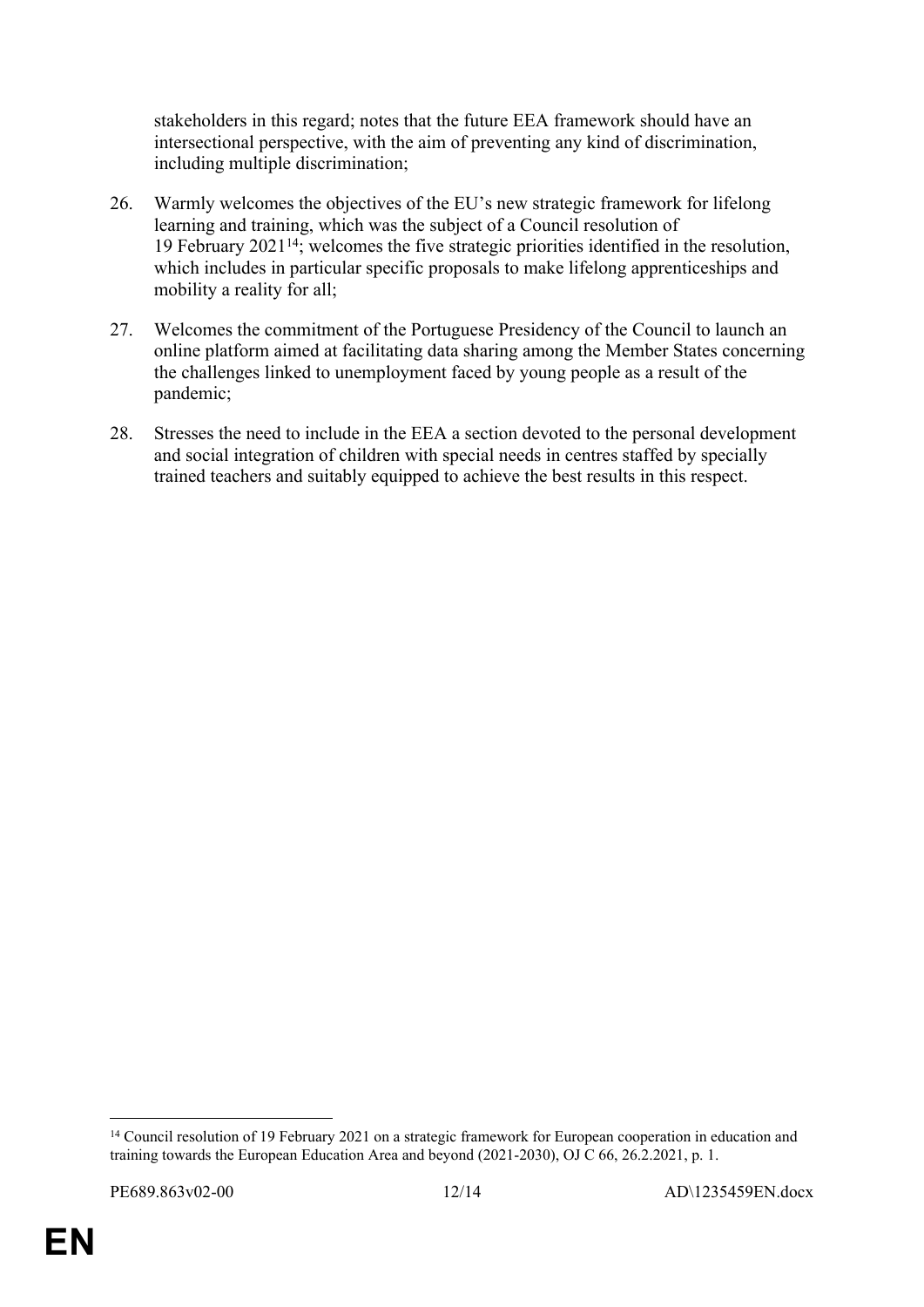### **INFORMATION ON ADOPTION IN COMMITTEE ASKED FOR OPINION**

| Date adopted                           | 14.7.2021                                                                                                                                                                                                                                                                                                                                                                                                                                                                                                                                                                                                                                                                                                                                                                                                                                                                                      |
|----------------------------------------|------------------------------------------------------------------------------------------------------------------------------------------------------------------------------------------------------------------------------------------------------------------------------------------------------------------------------------------------------------------------------------------------------------------------------------------------------------------------------------------------------------------------------------------------------------------------------------------------------------------------------------------------------------------------------------------------------------------------------------------------------------------------------------------------------------------------------------------------------------------------------------------------|
| <b>Result of final vote</b>            | 48<br>$+:$<br>0:                                                                                                                                                                                                                                                                                                                                                                                                                                                                                                                                                                                                                                                                                                                                                                                                                                                                               |
| Members present for the final vote     | Atidzhe Alieva-Veli, Marc Angel, Dominique Bilde, Gabriele Bischoff,<br>Vilija Blinkevičiūtė, Milan Brglez, Sylvie Brunet, Jordi Cañas, David<br>Casa, Leila Chaibi, Margarita de la Pisa Carrión, Klára Dobrev,<br>Jarosław Duda, Estrella Durá Ferrandis, Lucia Ďuriš Nicholsonová,<br>Rosa Estaràs Ferragut, Nicolaus Fest, Loucas Fourlas, Cindy Franssen,<br>Heléne Fritzon, Helmut Geuking, Elisabetta Gualmini, Alicia Homs<br>Ginel, France Jamet, Agnes Jongerius, Radan Kanev, Stelios<br>Kympouropoulos, Katrin Langensiepen, Miriam Lexmann, Elena Lizzi,<br>Dragos Pîslaru, Manuel Pizarro, Dennis Radtke, Elżbieta Rafalska,<br>Daniela Rondinelli, Mounir Satouri, Monica Semedo, Vincenzo Sofo,<br>Cristian Terheş, Eugen Tomac, Romana Tomc, Marie-Pierre Vedrenne,<br>Nikolaj Villumsen, Marianne Vind, Maria Walsh, Stefania Zambelli,<br>Tatjana Ždanoka, Tomáš Zdechovský |
| Substitutes present for the final vote | Konstantinos Arvanitis, Ilana Cicurel, Eugenia Rodríguez Palop, Ralf<br>Seekatz, Kim Van Sparrentak, Anna Zalewska                                                                                                                                                                                                                                                                                                                                                                                                                                                                                                                                                                                                                                                                                                                                                                             |